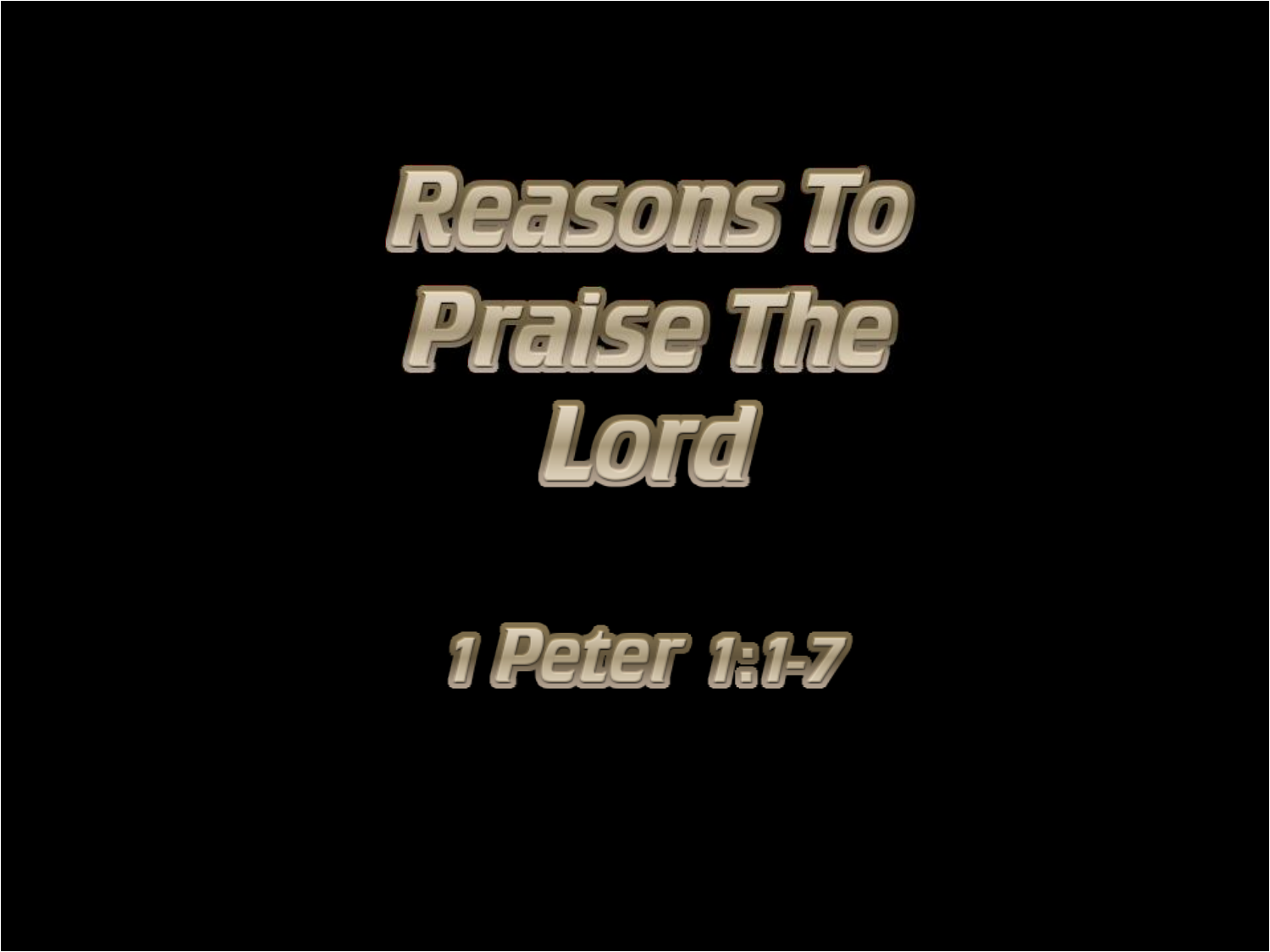#### **1 Peter 1:1-7**

- **1 Peter, an apostle of Jesus Christ, to the strangers scattered throughout Pontus, Galatia, Cappadocia, Asia, and Bithynia,**
- **2 Elect according to the foreknowledge of God the Father, through sanctification of the Spirit, unto obedience and sprinkling of the blood of Jesus Christ: Grace unto you, and peace, be multiplied.**
- **3 Blessed be the God and Father of our Lord Jesus**
- **Christ, which according to his abundant mercy hath begotten us again unto a lively hope by the resurrection**
- **of Jesus Christ from the dead,**
- **4 To an inheritance incorruptible, and undefiled, and that fadeth not away, reserved in heaven for you,**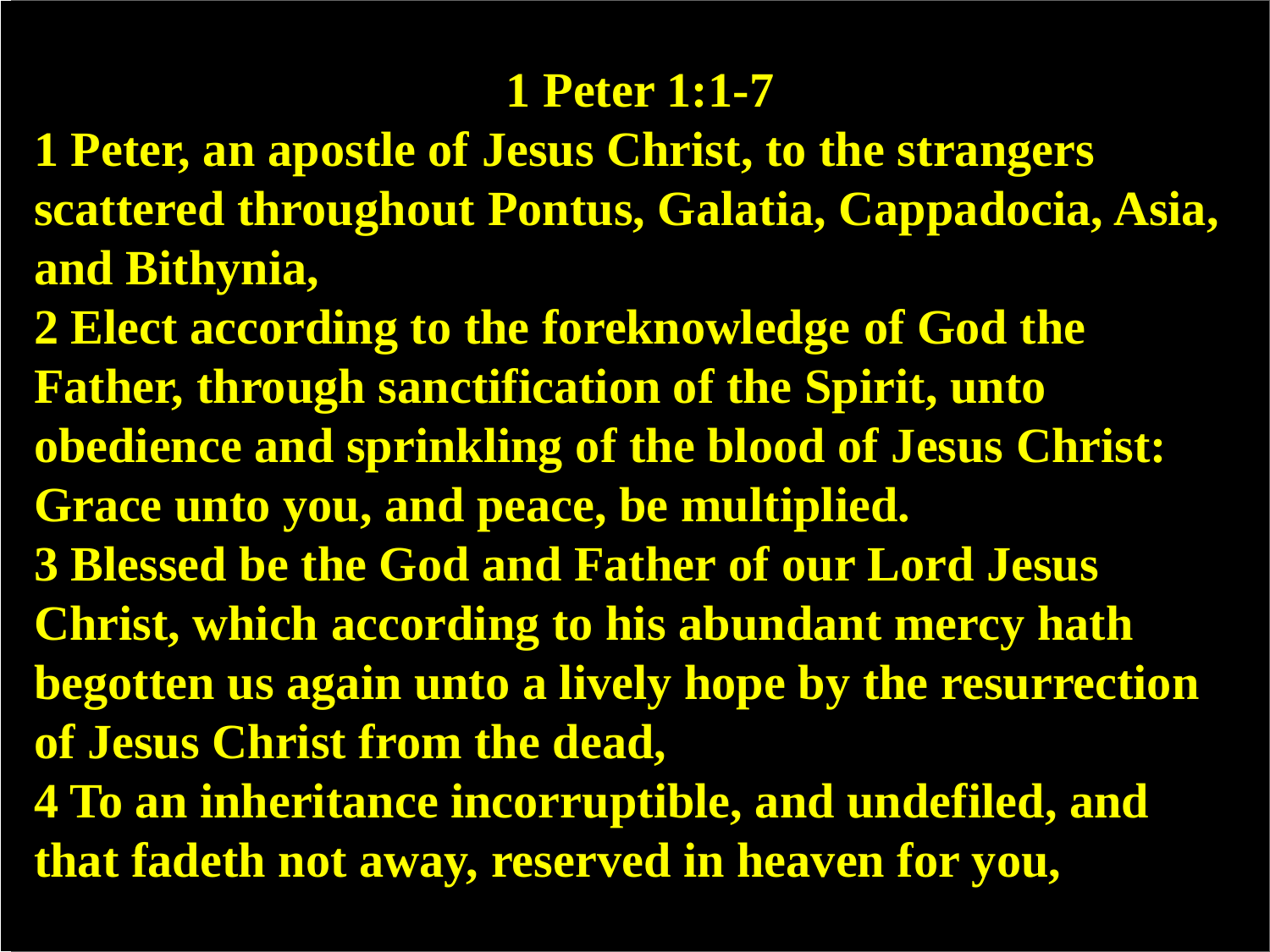#### **1 Peter 1:1-7 - continued**

**5 Who are kept by the power of God through faith unto salvation ready to be revealed in the last time. 6 Wherein ye greatly rejoice, though now for a season, if need be, ye are in heaviness through manifold temptations:**

**7 That the trial of your faith, being much more precious than of gold that perisheth, though it be tried with fire, might be found unto praise and honour and glory at the appearing of Jesus Christ:**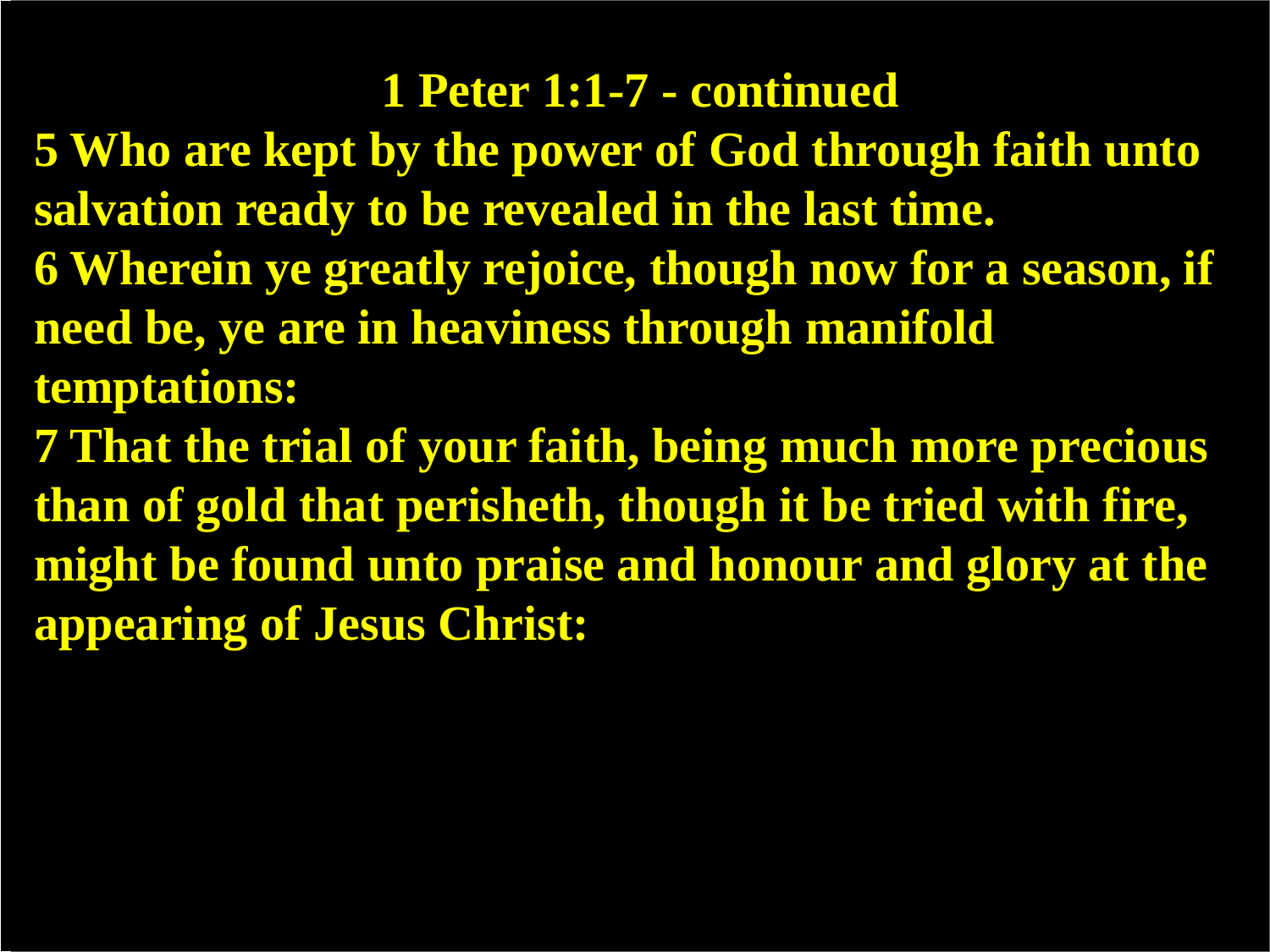### **Introduction**

**A. A Letter From Peter 1. A man who had trouble with his temper 2. A man who had trouble with temptation 3. A man who had trouble with his tongue**

**B. A Letter to Believers (vv 1-2)**

**C. Begins With Reasons To Praise The Lord**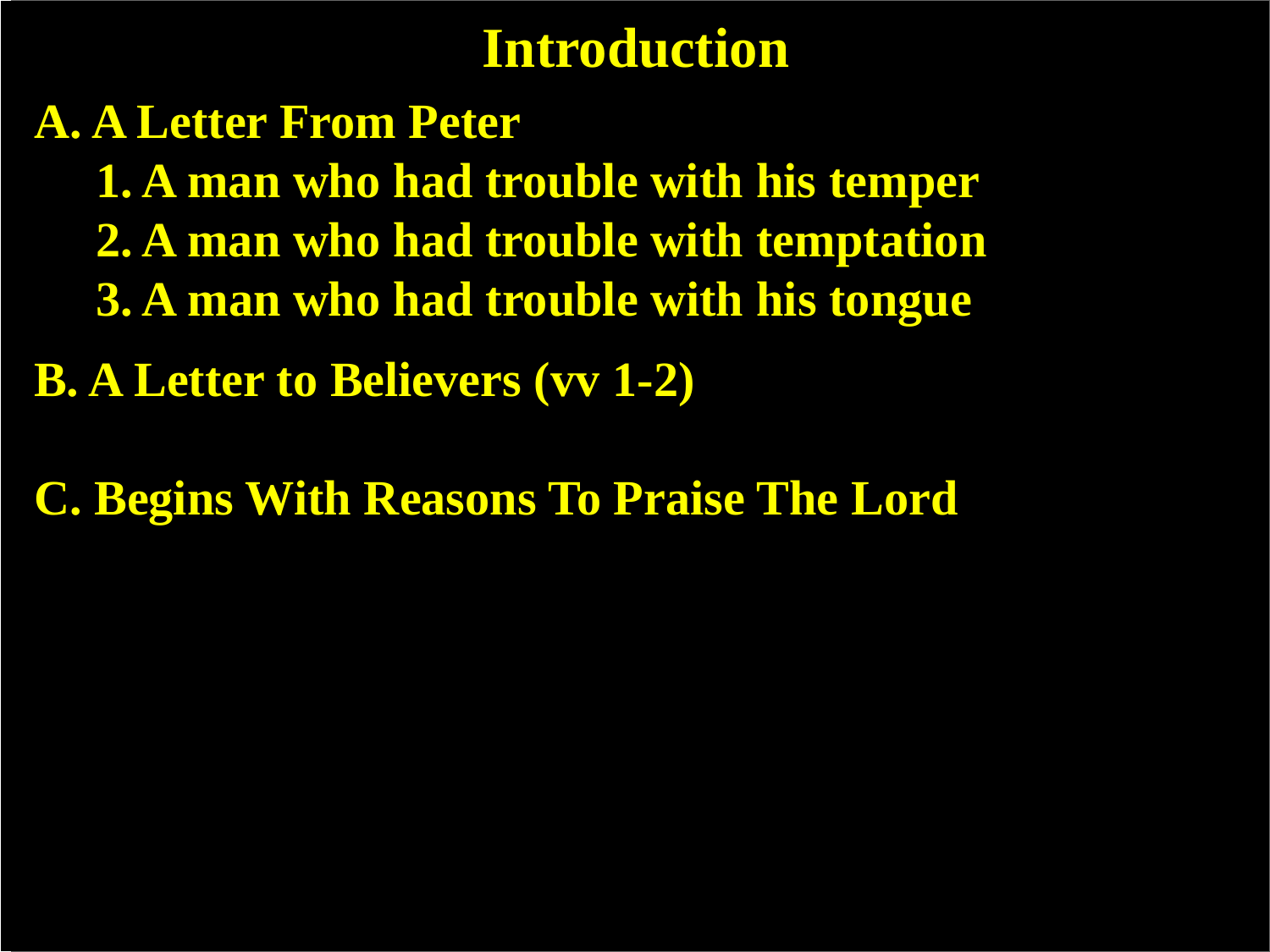**"Unto a lively hope" A. Not the condition of those without Christ 1. They have no real hope Ephesians 2:12 That at that time ye were without Christ, being aliens from the commonwealth of Israel, and strangers from the covenants of promise, having no hope, and without God in the world:**

 **2. They may have false hope Proverbs 11:7 When a wicked man dieth, his expectation shall perish: and the hope of unjust men perisheth.**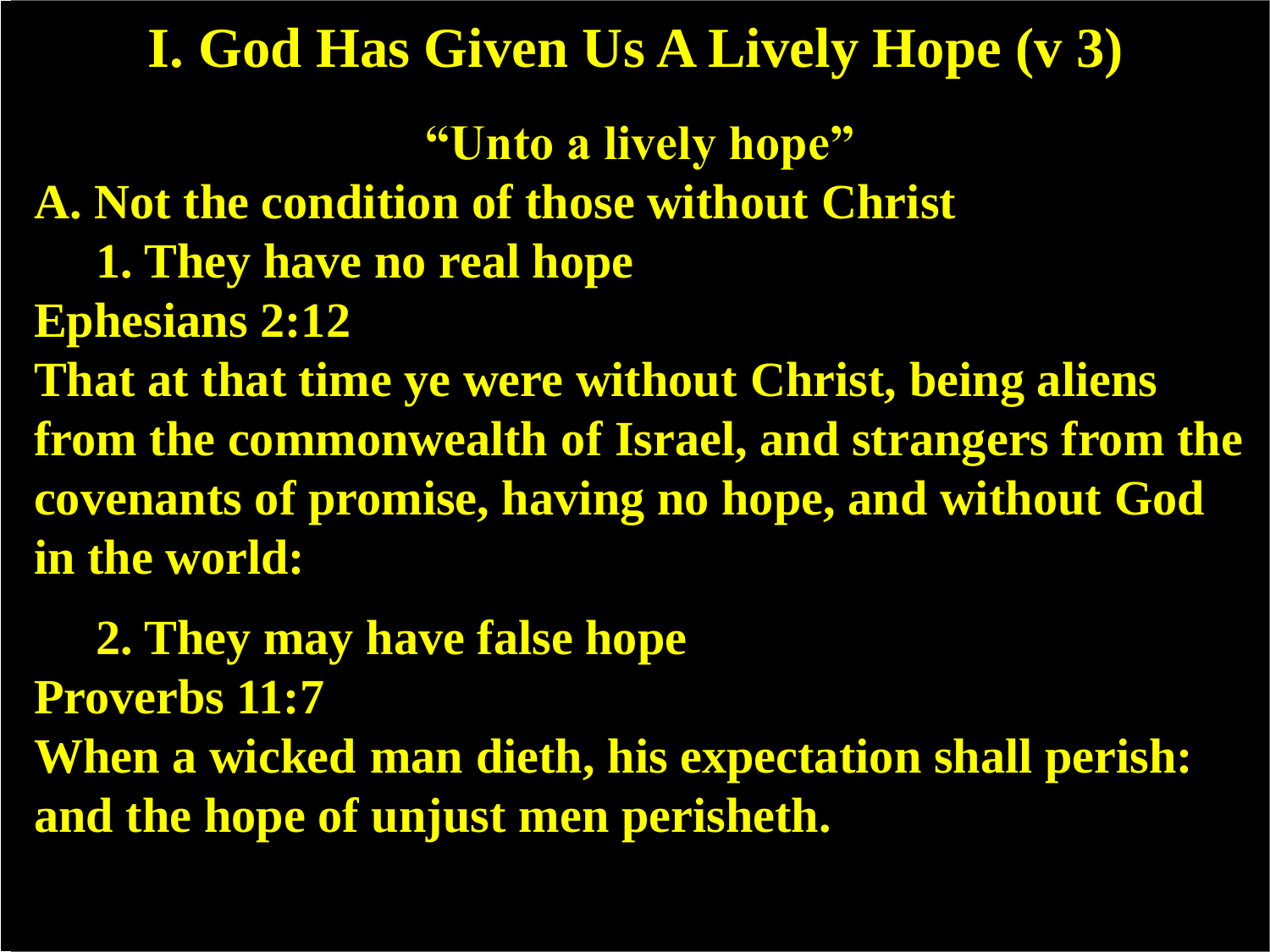**B. Contrast these to Peter's living hope 1. Our Christ is alive Romans 1:4 And declared to be the Son of God with power, according to the spirit of holiness, by the resurrection from the dead:**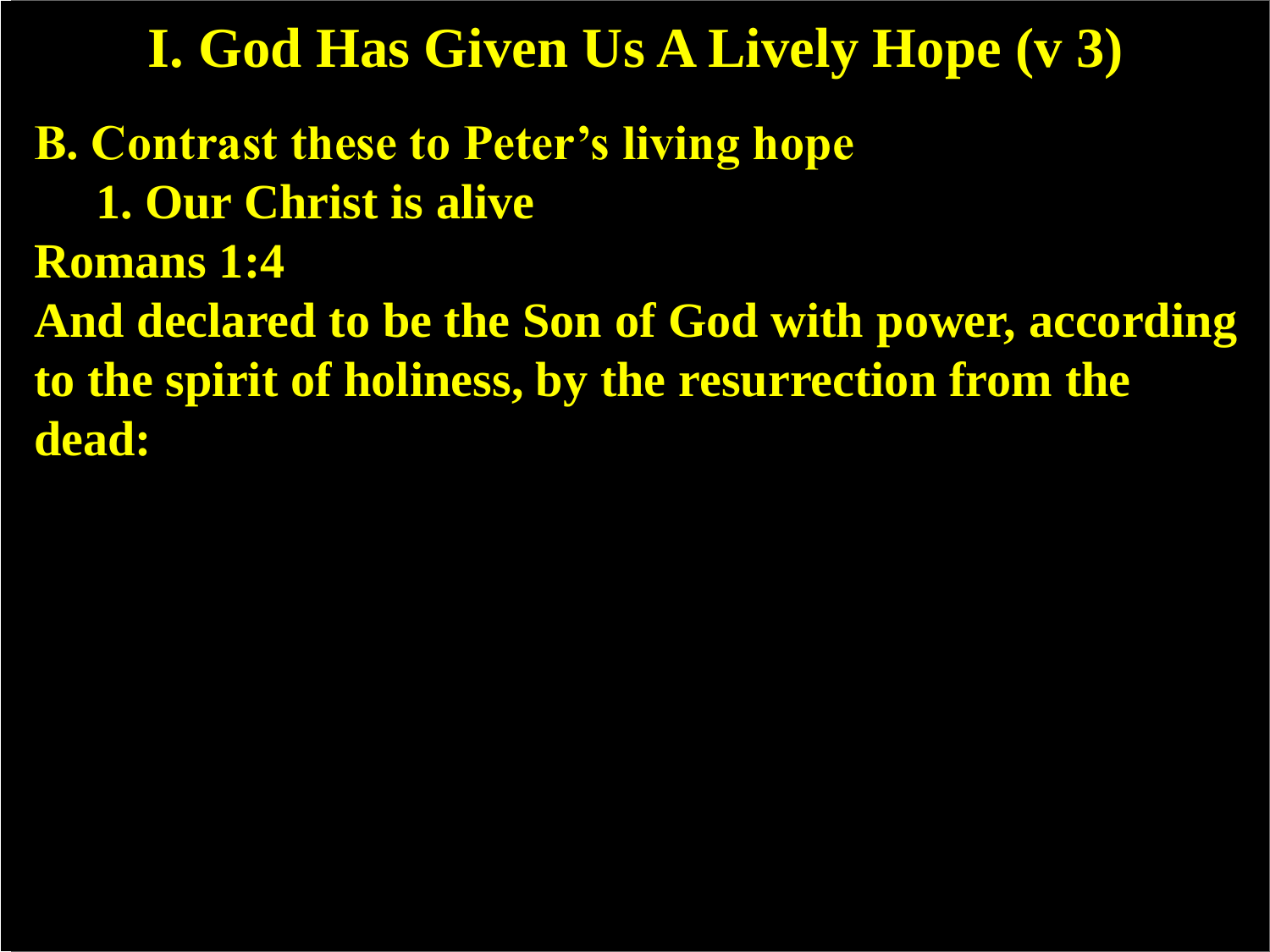- **B. Contrast these to Peter's living hope - continued 2. Our salvation is guaranteed**
- **1 Corinthians 15:3-6**
- **3 For I delivered unto you first of all that which I also received, how that Christ died for our sins according to the scriptures;**
- **4 And that he was buried, and that he rose again the third day according to the scriptures:**
- **5 And that he was seen of Cephas, then of the twelve: 6 After that, he was seen of above five hundred brethren at once; of whom the greater part remain unto this present, but some are fallen asleep.**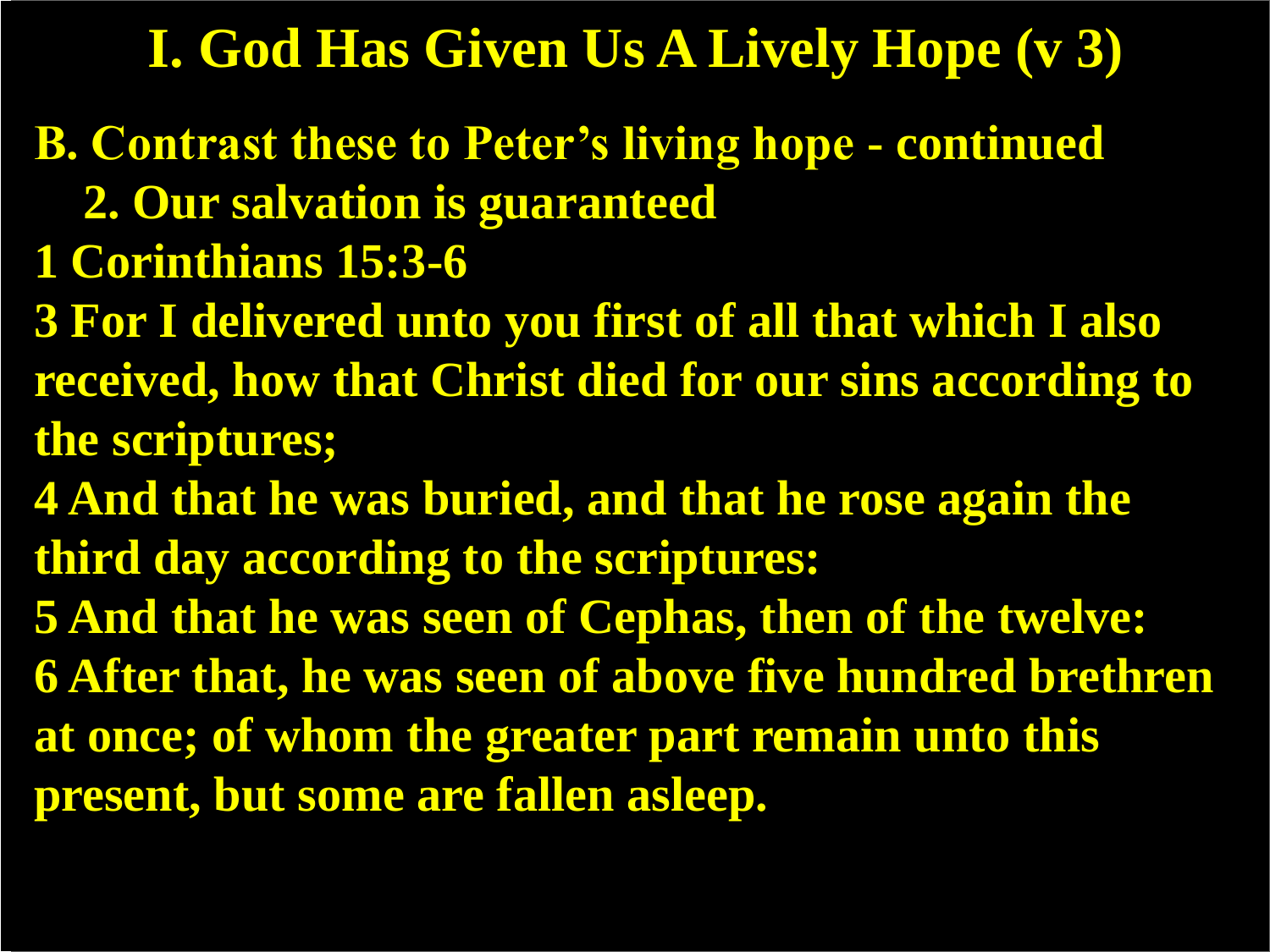**B. Contrast these to Peter's living hope - continued 3. Our similar resurrection is sure 1 Corinthians 15:20-23 20 But now is Christ risen from the dead, and become the firstfruits of them that slept. 21 For since by man came death, by man came also the resurrection of the dead. 22 For as in Adam all die, even so in Christ shall all be made alive. 23 But every man in his own order: Christ the firstfruits; afterward they that are Christ's at his coming.**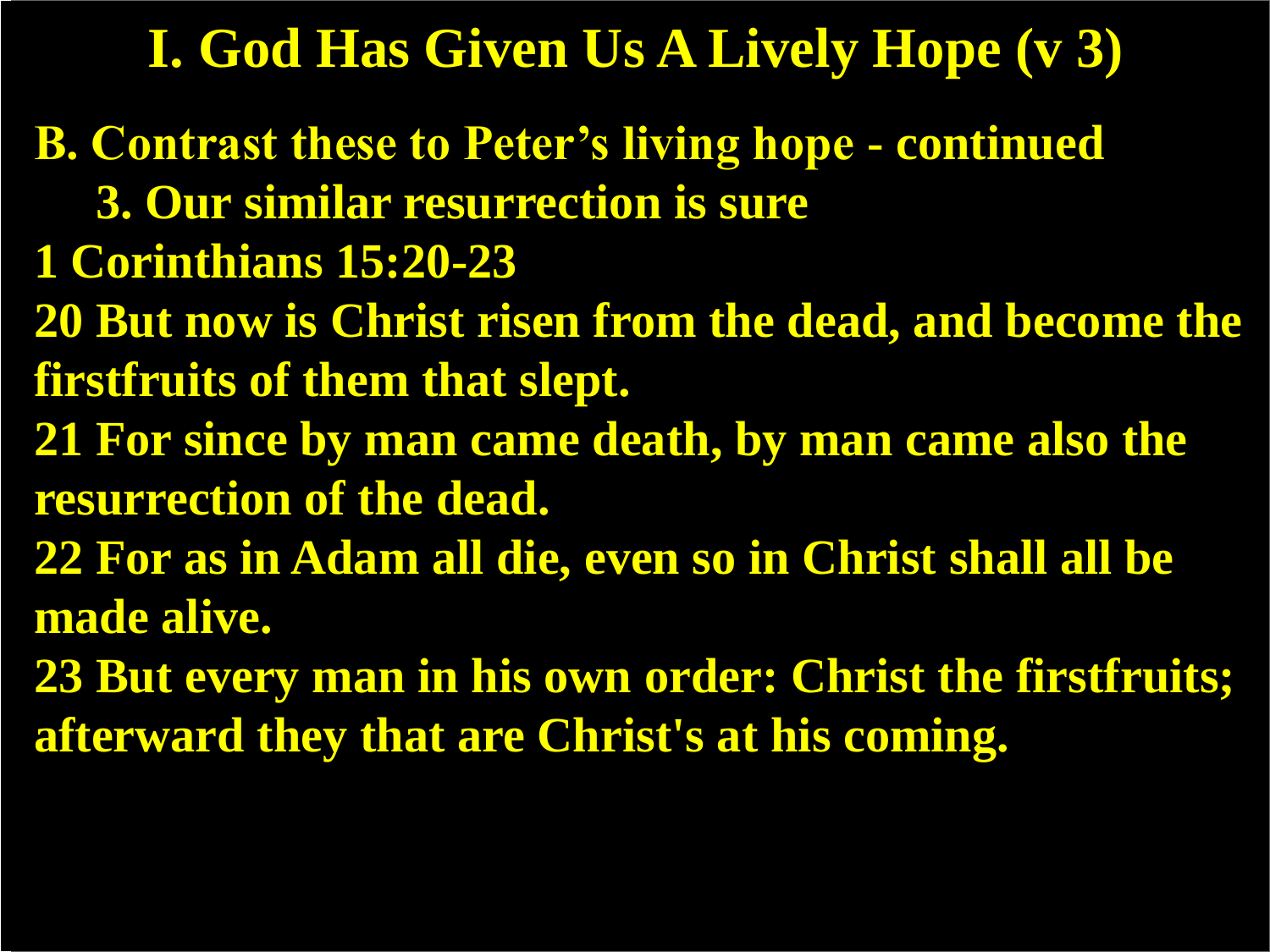**II. God Has Given Us A Lasting Inheritance (v 4)**

- **A. Peter was the son of a poor fisherman**
- **B. His earthy inheritance would have been small**
- **C. He had left all to follow Christ Mark 10:28 Then Peter began to say unto him, Lo, we have left all, and have followed thee.**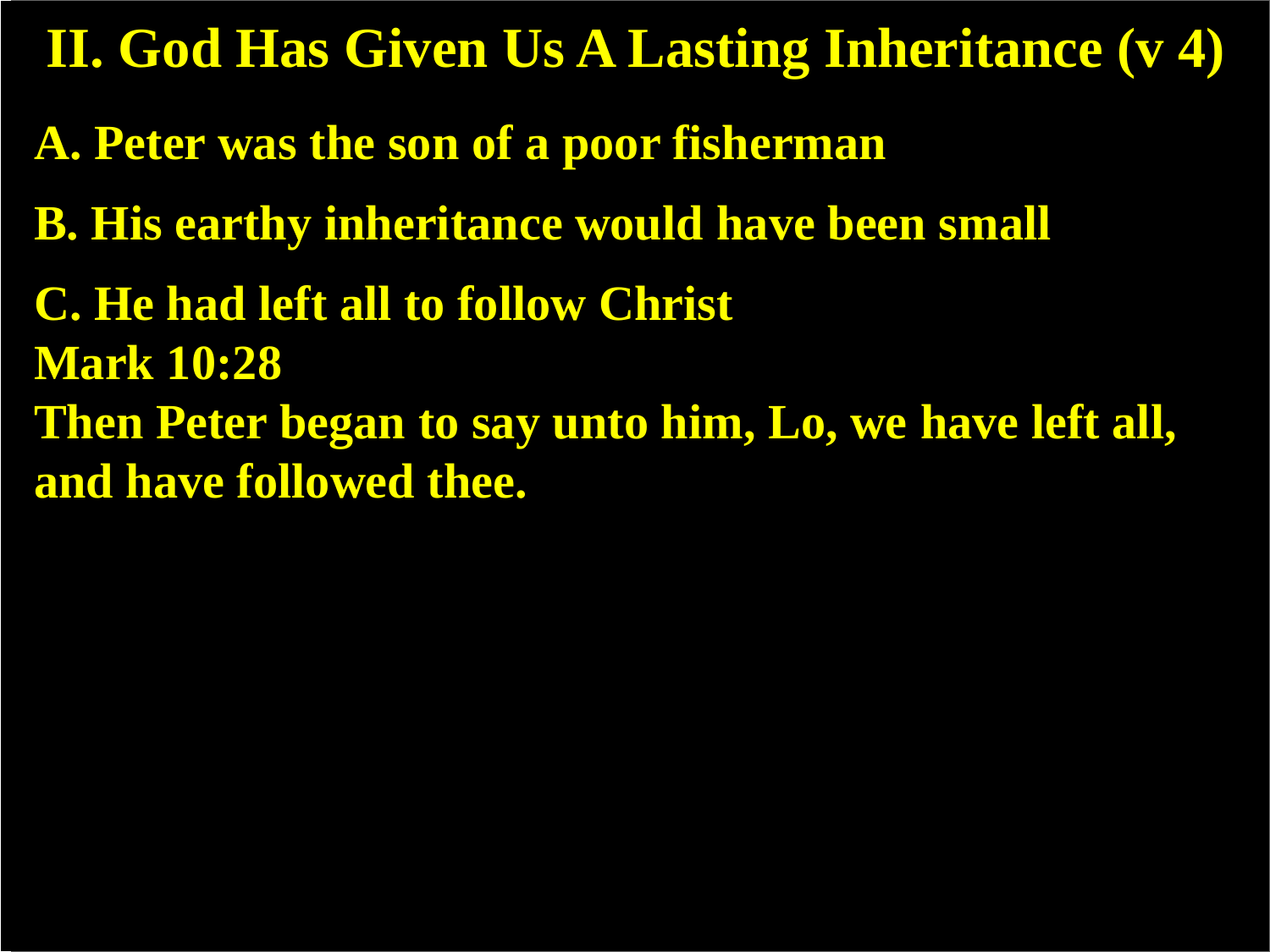**II. God Has Given Us A Lasting Inheritance (v 4)**

**D. Now Peter realizes he has a great inheritance ahead 1. One that is incorruptible**

- **2. One that is undefiled**
- **3. One that will not fade away, not a mirage**
- **4. One that is reserved in heaven**

**E. We are perishing people among perishing things James 4:14**

**Whereas ye know not what shall be on the morrow. For what is your life? It is even a vapour, that appeareth for a little time, and then vanisheth away.**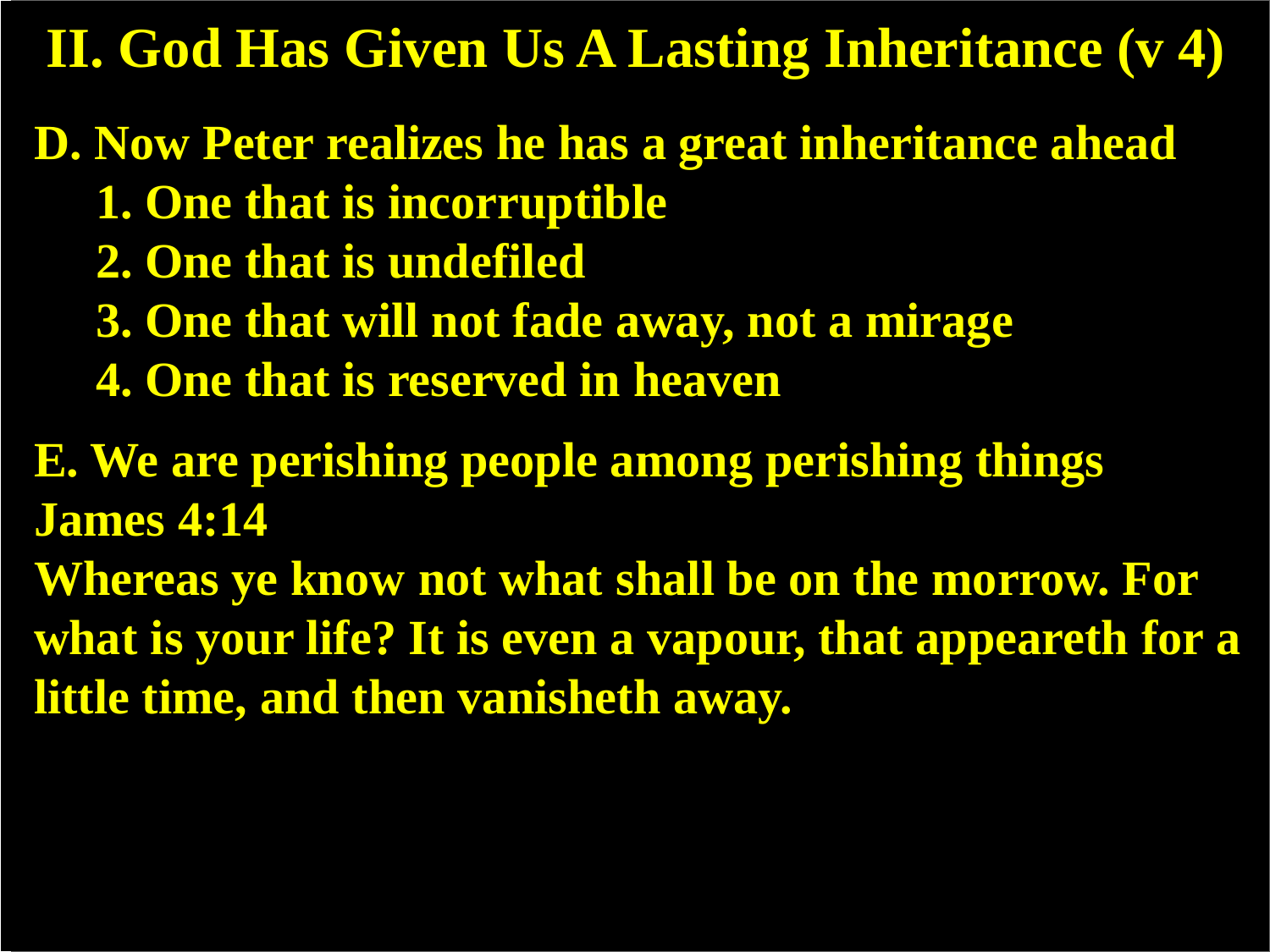**II. God Has Given Us A Lasting Inheritance (v 4)**

**F. In Christ, we do not perish, nor does our inheritance John 10:28 And I give unto them eternal life; and they shall never** 

**perish, neither shall any man pluck them out of my hand.**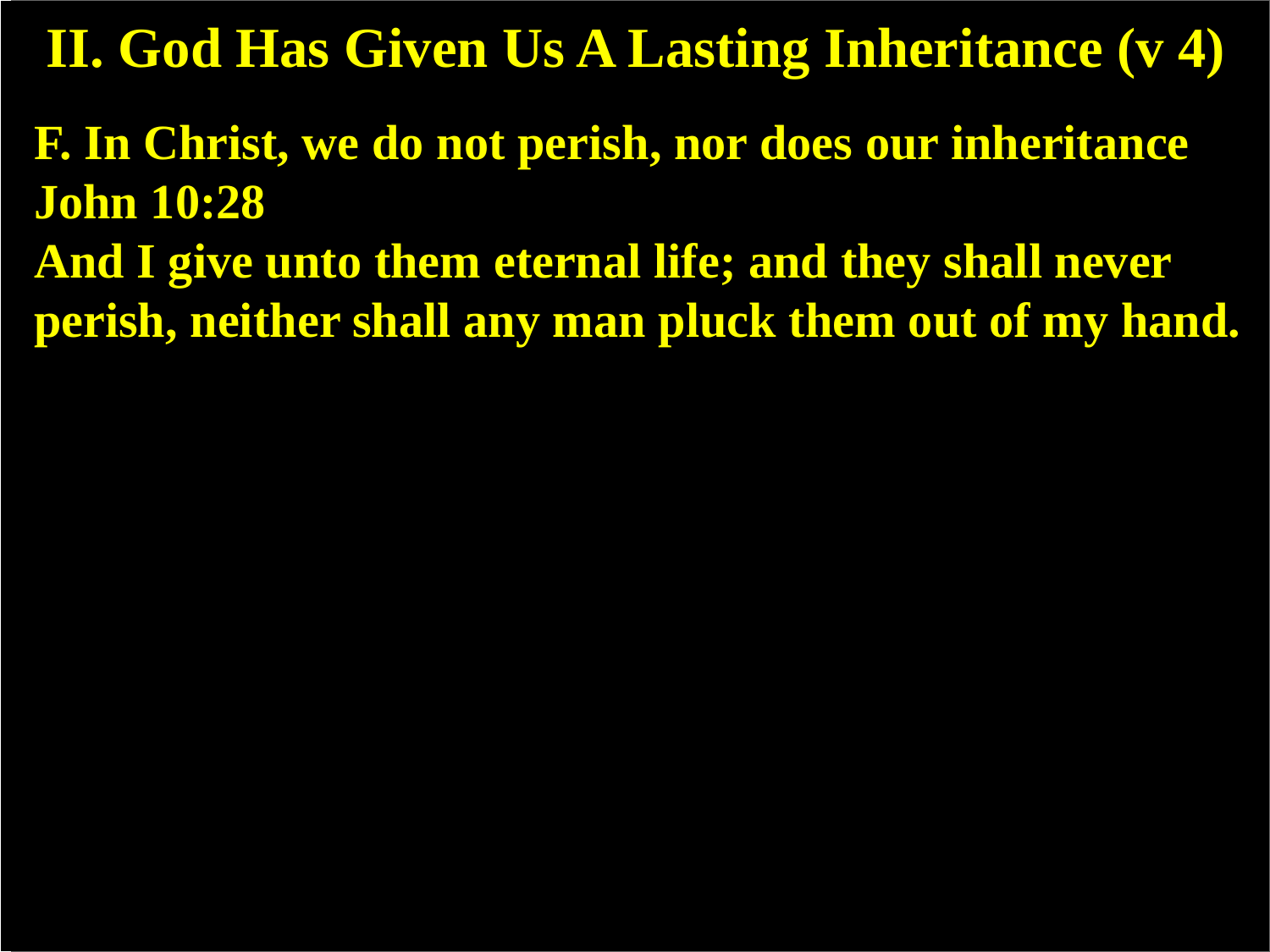# **III. God Has Given Us A Lifetime Of Powerful Protection (vv 5-7)**

- **A. "Who are kept by the power of God"**
	- **1. "Kept" is a military word**
	- **2. We are guarded by the power of God**
- **B. Our Lord cares for us everyday**
- **C. He provides power to overcome temptation 1 John 4:4**
- **Ye are of God, little children, and have overcome them: because greater is he that is in you, than he that is in the world.**
- **1 John 5:5**
- **Who is he that overcometh the world, but he that believeth that Jesus is the Son of God?**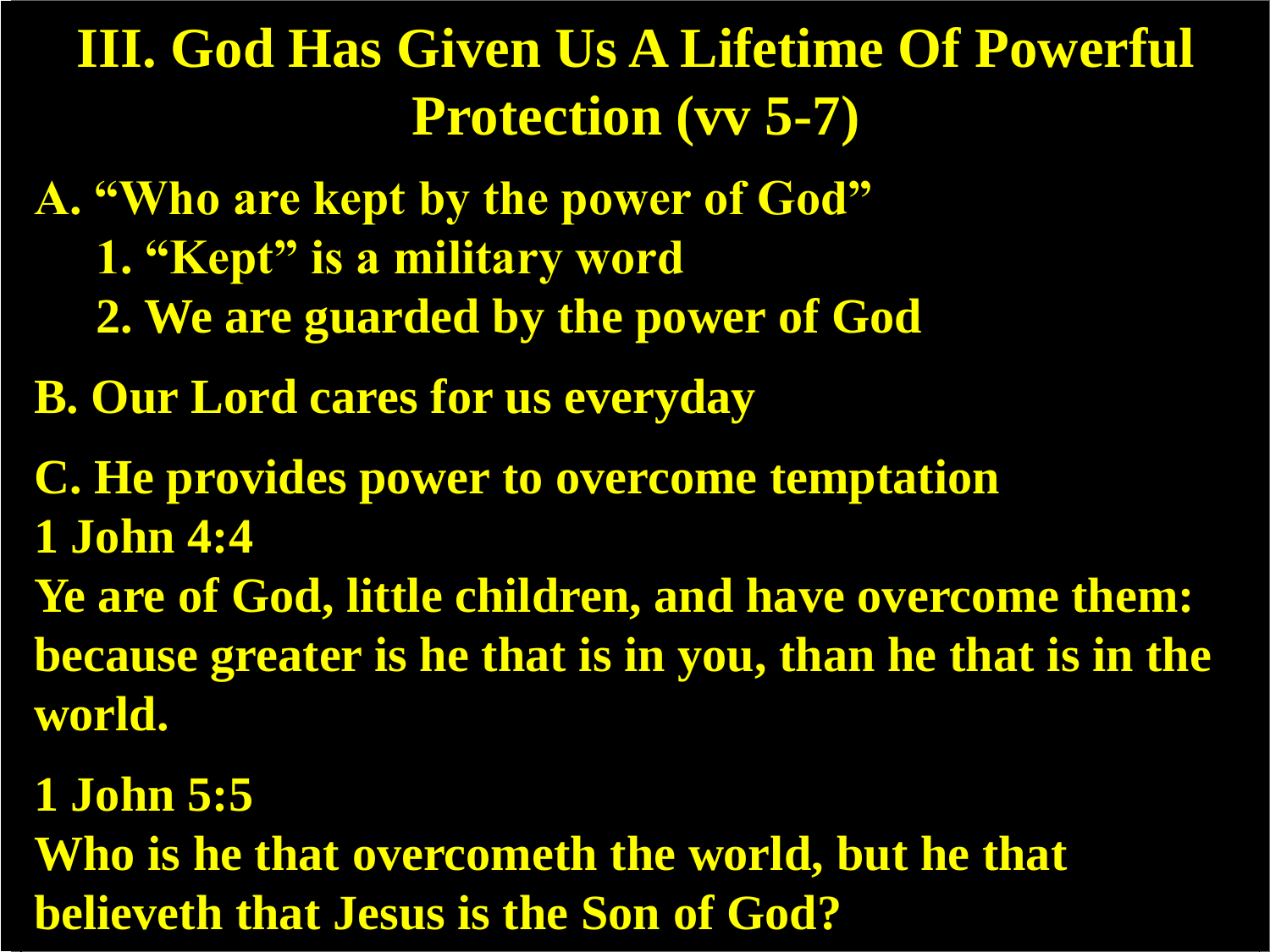# **III. God Has Given Us A Lifetime Of Powerful Protection (vv 5-7)**

**D. Even our testings and trials are temporary 1. The trying of our faith more precious than gold 2. Problems now but praise later at the Lord's return Romans 8:18 For I reckon that the sufferings of this present time are not worthy to be compared with the glory which shall be revealed in us.**